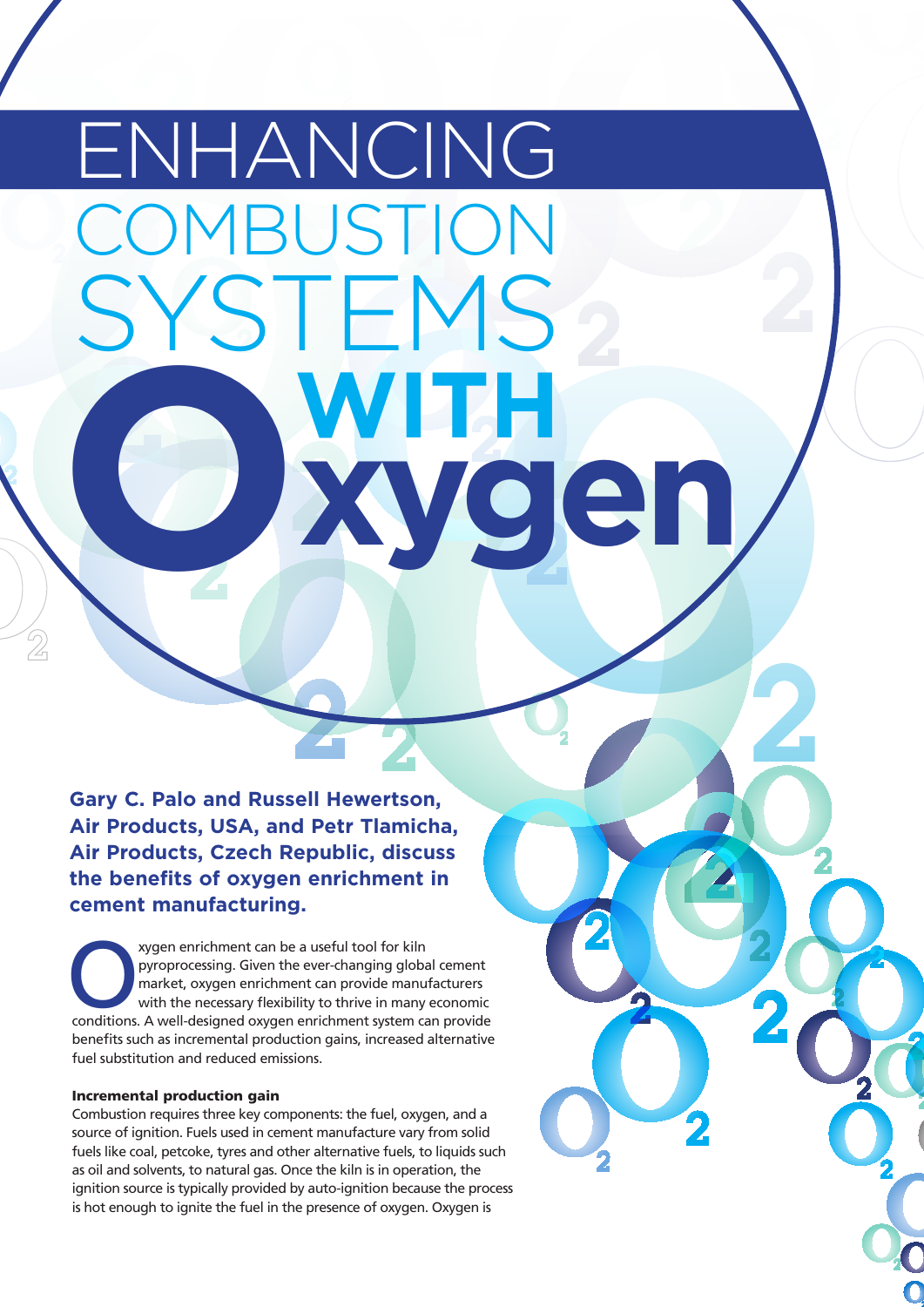





typically supplied in the form of ambient air, which contains approximately 21% oxygen. The remaining 79% of air is composed of nitrogen along with other inert gases that make combustion less efficient. As the oxygen level is increased by way of enrichment with pure oxygen, the efficiency of the kiln improves. This improvement increases the available heat that can be transferred to the product and enables the kiln operator to increase both kiln feed rate and firing rate, even when the kiln had previously been induced draft (ID) fan limited, resulting in increased production.

In practice, production increases upwards of 20% have been realised when the ID fan is the limiting factor. This is combined with a reduction of specific fuel consumption of up to 5%. Typically, about four additional tonnes of clinker production can be achieved for every tonne of oxygen consumed. This ratio can be improved by matching the injection technique to a kiln's particular design.

#### Increased use of alternative fuels

As conventional fuel prices continue to trend upward, the need to maximise the amount of alternative fuel grows increasingly important. Factors driving alternative fuel vary by region, but include: the relative cost of the alternative fuel to conventional fuel, the waste disposal fees for the alternative fuel in the region, emissions limitations or incentives to reduce net carbon emissions, and corporate goals to achieve greener manufacturing. It is no secret that oxygen enrichment will improve the combustibility of alternative fuels; however the injection location of both the oxygen and alternative fuel are critical to a successful implementation. Moisture content is also important to consider when examining alternative fuels. Any moisture will require energy to be heated to the process temperature in much the same way that nitrogen requires extra energy. The moisture also places a larger demand on the ID fan due to the volume of steam it generates. Oxygen enrichment removes large volumes of nitrogen so that additional steam can be pulled through the kiln without affecting velocities and pressure drops.

Computational modelling is an important step in initiating any alternative fuel programme and one that requires extra attention as the calorific value and size distribution of the alternative fuel often differ significantly from conventional fuels. Oxygen increases the speed of combustion, providing harder-to-burn fuels the environment necessary to fully combust before reaching the charge/product.

### Reduced emissions

Oxygen enrichment can aid in the reduction of certain emissions that are caused by incomplete combustion. Carbon monoxide (CO) and other unburned hydrocarbons can be significantly decreased with oxygen enrichment. In practice, greater than 25% reductions in CO emissions have been observed using effective oxygen enrichment techniques. Sulfur dioxide (SO<sub>2</sub>) emissions, in select cases, can be reduced with proper introduction of oxygen by allowing the fuel to burn completely before exiting the air stream. This prevents the uncombusted fuel from reducing sulfur trioxide (SO<sub>3</sub>) to SO<sub>2</sub>, thus affecting gaseous emissions.

 $\mathsf{CO}_2$  can also be reduced by oxygen enrichment. With the benefits that oxygen enrichment brings to both kiln efficiency and alternative fuels, plants using this technology have reduced their  $\mathsf{CO}_2$  emissions by up to 35 000 tpy depending on alternative fuel composition, substitution rate and process efficiencies. This can be seen in Figure 1, where the calculated CO $_{\textrm{\tiny{2}}}$  reductions of seven kilns are documented. Allocated CO $_{\textrm{\tiny{2}}}$  credit for alternative fuels ranged from  $0.9 - 2.5$  t of CO<sub>2</sub> per t of traditional fuel reduction.

#### Oxygen injection methods

The effectiveness, emissions and overall economics are often determined by optimising the way that oxygen is used by matching the technique to kiln and/or calciner design, the needs of the plant, and the regional market conditions.

## Kiln main burner

The two main oxygen enrichment methods for the kiln burner are by general or focused enrichment. General enrichment is a method of adding the oxygen to combustion air piping – typically primary air – to increase the percentage of oxygen in this stream above 21%. This method is simple to retrofit and is an inexpensive way to obtain some of the benefits of oxygen enrichment.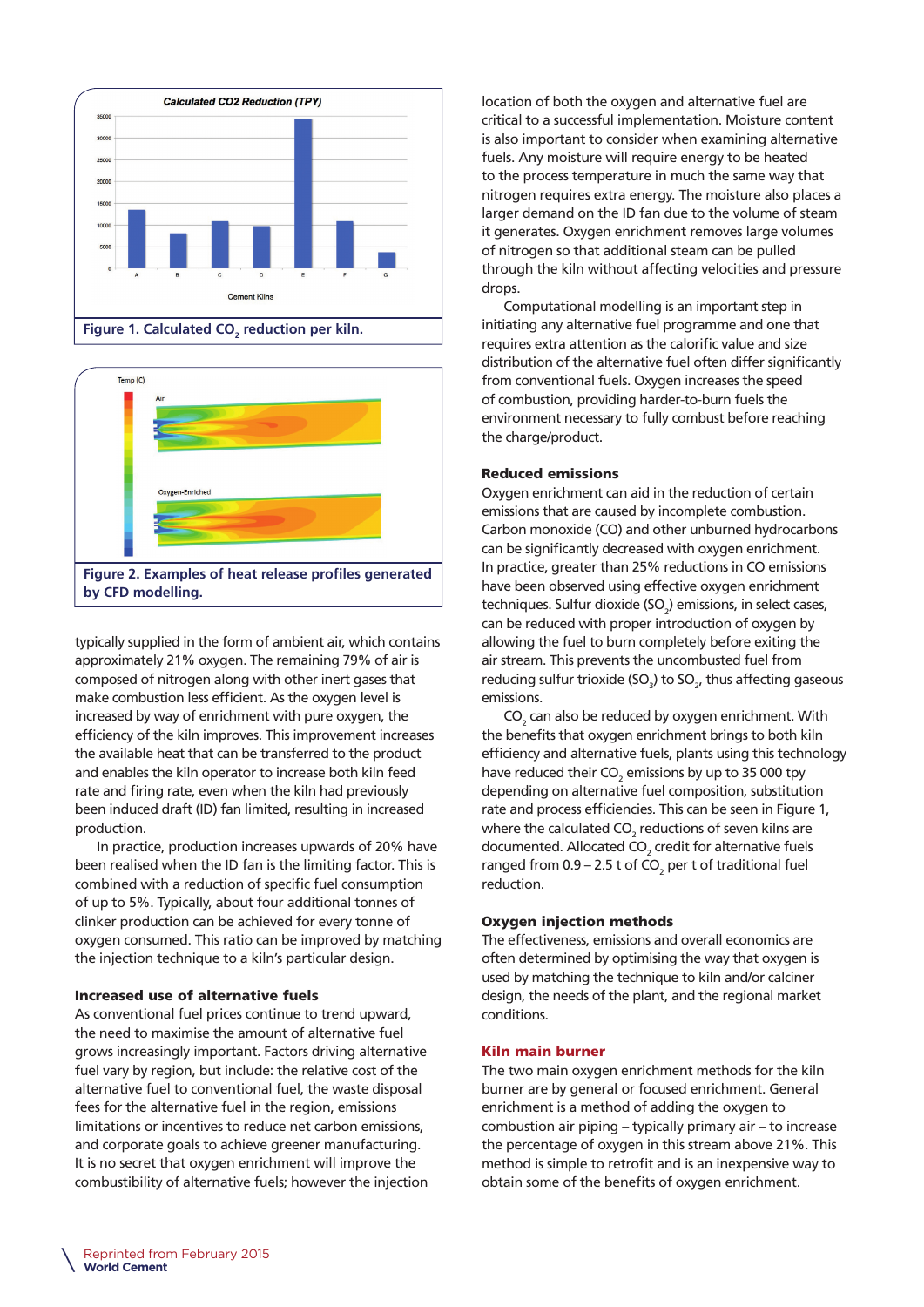## Frequently asked questions

## **Will I need to change my refractory to implement oxygen enrichment?**

No. Air Products has used CFD modelling along with its oxygen injection technology to affect the flame shape in conjunction with the kiln burner primary air. This allows for a flame that does not degrade the protective coating or contribute to premature failure of the kiln refractory. The heat release from the burner matches the extra energy required for additional production or to allow the plant to burn alternative fuels without derating the kiln.

#### **Does oxygen make sense for every kiln?**

No. If the kiln is not a bottleneck, market demands do not require additional production, or if alternative fuel usage levels allow the producer to meet their production needs without oxygen, then oxygen may not be justified. Oxygen enrichment of the kiln or calciner can have significant benefits for users of alternative fuels or those looking for a production increase. This is especially true for those with difficult to combust alternative fuels or ID fan limitations. Oxygen can aid in improving the efficiency of any combustion process for production increases, alternative fuel substitution, and emission issues. Air Products can work with the customer to determine if oxygen makes sense based on individual goals and market conditions.

#### **How easily can oxygen enrichment be added to my kiln?**

Oxygen can be added to any combustion process in a short period of time and for minimal capital cost. Typically, a dedicated oxygen tank and vaporisers would be installed onsite (provided by the oxygen supplier) and the plant would install oxygen piping between the tank and the oxygen flow controls (also supplied by the oxygen supplier). The oxygen flow skid and injection equipment can either be purchased by the plant or rented/leased from the oxygen supplier. The flow controls can either be controlled by a separate PLC or more typically tied into the kiln's DCS system.

#### **Is oxygen safe to store at my plant?**

Air Products' philosophy is, 'Nothing is more important than safety'. All storage tanks and delivery systems are built to strict codes/standards that ensure that the oxygen system is safe. Air Products will work with the plant to select an optimal location for storage tanks and provide operation and safety training for all employees associated with the oxygen system.

The second method is focused enrichment of the kiln burner. This is accomplished by adding lance(s), either within the burner or adjacent to the burner, injecting oxygen into the flame. This method of enrichment provides the most effective use of oxygen for increasing production or alternative fuel use by modifying the flame heat release profile. Special attention must be given to the burner flame shape to maximise performance and to avoid degradation of the protective coating on the kiln refractory. Often, various techniques can be used to allow the producer to adjust the flame length and heat release pattern to optimise the overall performance, economics and emissions. Proper lance design, along with the evaluation of burner primary airflow, are essential to ensuring successful implementation.

Computational fluid dynamics (CFD) has proven to be an invaluable tool when evaluating the proper method of oxygen enrichment. An example of this type of CFD modelling can be seen in Figure 2. Notice that the highest temperature zone around the core of the flame has increased, while the temperature at the walls of the kiln has remained similar to the non-enriched flame case. This can translate into increased production, increased alternative fuel use and reduced emissions.

## Calciner burners

Much like the kiln burner, both general and focused enrichment of the calciner are available options. General enrichment is accomplished by adding oxygen to an air stream that enters the calciner where the oxygen is fully mixed with preheated air before entering the combustion zone. This method, as mentioned previously, is simple and inexpensive to retrofit.

Focused enrichment of the calciner is the injection of oxygen into a defined area to aid in the combustion of a traditional or alternative fuel. This allows the oxygen to locally enrich combustion before the fuel can travel out of the calciner vessel or, in the case of alternative fuels, build up on the refractory walls. Each calciner application is different, and CFD modelling again plays a significant role in any focused oxygen enrichment solution, especially when looking to maximise alternative fuel substitution.

#### Conclusion

It is important to work with a company that has both the technical expertise and a proven track record in the industry, as well as the oxygen flow controls and lance/burner/injector equipment, to provide a complete solution for implementing oxygen enrichment. Air Products has been a leader in oxygen enrichment technology for kilns and calciners for over 20 years. The company's Combustion team uses that experience, along with a state-of-the-art combustion lab utilising solid, liquid and gaseous fuel capabilities, to explore new and novel solutions to combustion and emissions challenges of kiln-based processes.

#### Bibliography

- AMBROGI, G., INSKIP, J., FARMER, L. MENKE, T., 'Enhanced Combustion', *International Cement Review* (2007).
- ARSLAN, E., CIRUCCI, J., FARMER, L., LISTERMANN, M., SHAH, J., 'Breathing life into fuel use', *International Cement Review* (2013).
- FARMER, L., KISTLER, M., YANISKO, P., 'Oxygen Economics', *International Cement Review*  $(2011)$
- KEENA, P., BAINBRIDGE, S., 'The Power Of Oxygen', *World Cement* (2009).
- PALO, G., HUIRAS, G., 'Experience with designing complete alternative fuel solutions to meet permitted limits', *Global Fuels* (2010).
- TLAMICHA, P., FARMER, L., 'Update on Enhanced Substitution of Alternative Fuels Recent Case Studies', *Proceedings of the 2012 Global Fuels Conference* (2012).